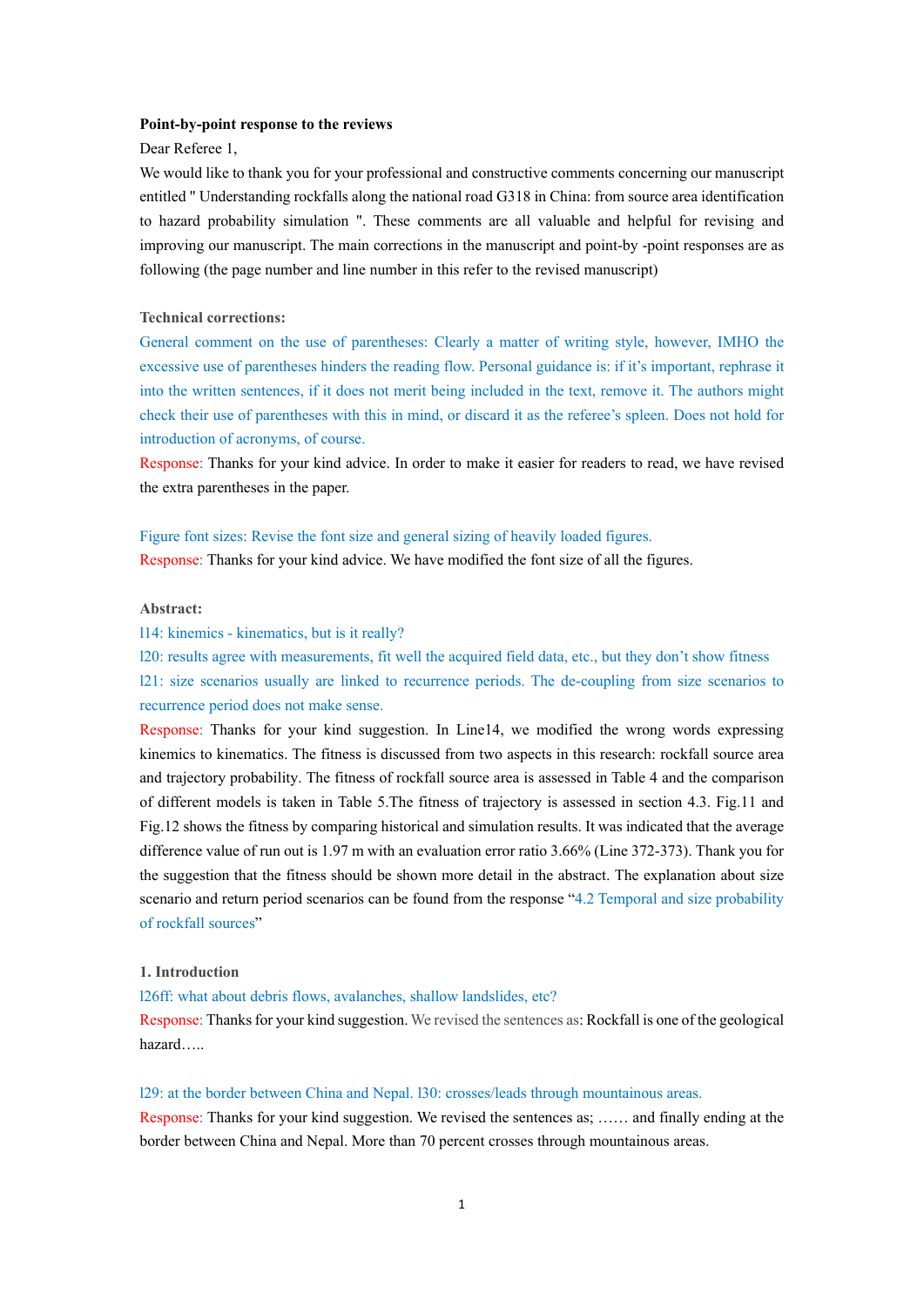l33: book cited incorrectly, plus: does it really make sense to cite a book for common knowledge such as "rockfalls usually occur in montaineous regions"?

Response: Thanks for your kind suggestion. We have deleted the redundant expression in Line 34.

#### L38: derived from a digitital elevation model

Response: Thanks for your kind suggestion. We revised the sentences as: …in which slope gradient map derived from digital elevation model is used.

l41: This is not the only reason for LiDAR scanning and the Fanos et al. source is clearly focused on something different (machine learning for rockfall trajectory propagation modelling) Response: Thanks for your kind suggestion. We deleted this sentence.

l42: The conclusion from the cited work is rather, that it is no unambiguous SAT derivation possible. That terrain is an important basis, is common knowledge. Not many rockfalls occur in the planes. Response: Thanks for your kind suggestions. We corrected inaccurate statement as: SAT value is an important basis for Rockfall hazard Assessment.

L44: rockfall susceptibility is a combination of all of those factors. It should not be opposing, but complementary assessments.

Response: Thanks for your kind suggestion. We have revised the sentences as:

The morphology-based method is simple in data-limited areas. If data available or assessment scale is large, other conditioning factors such as discontinuities and joint sets in rocks need to be supplemented (Guzzetti et al., 1998; Jaboyedoff et al., 2003; Frattini et al., 2008; Heckmann et al., 2016).

# L47: sentence makes no sense. Source areas can be identified more accurately either by using empirical, statistical or deterministic methods.

Response: Thanks for your kind suggestions. We have corrected the sentence as:

Source areas can be identified more accurately either by using empirical, statistical or deterministic methods.

# l49: how widely used is RHRS? And how accurate/universal are the proposed exponential function within the original RHRS publication? It is a method amongst many.

Response: RHRS method has been used by many researchers, such as Brawner et al. (1975); Pierson (1993); Budetta (2004); Li et al. (2009); Corominas et al. (2013). The Rockfall Hazard Rating System (RHRS) is a stepwise process designed to identify potentially hazardous slopes by assigning a hazard rating. In Line 49, we did not mention exponential function within the original RHRS publication. If more explanation is needed, please don't hesitate to tell the authors.

L51: Oommen at al. (1984) should be Bouali et al (2019)

Response: Thanks for your kind suggestions. We corrected the incorrect citations by changing Oommen at al. (1984) to Bouali et al. (2017).

Bouali, E. H., Oommen, T., Vitton, S., Escobar-Wolf, R., Brooks, C.: Rockfall Hazard Rating System: Benefits of Utilizing Remote Sensing. Environmental and Engineering Geoscience. 23 (3), 165– 177. https://doi.org/10.2113/gseegeosci.23.3.165, 2017.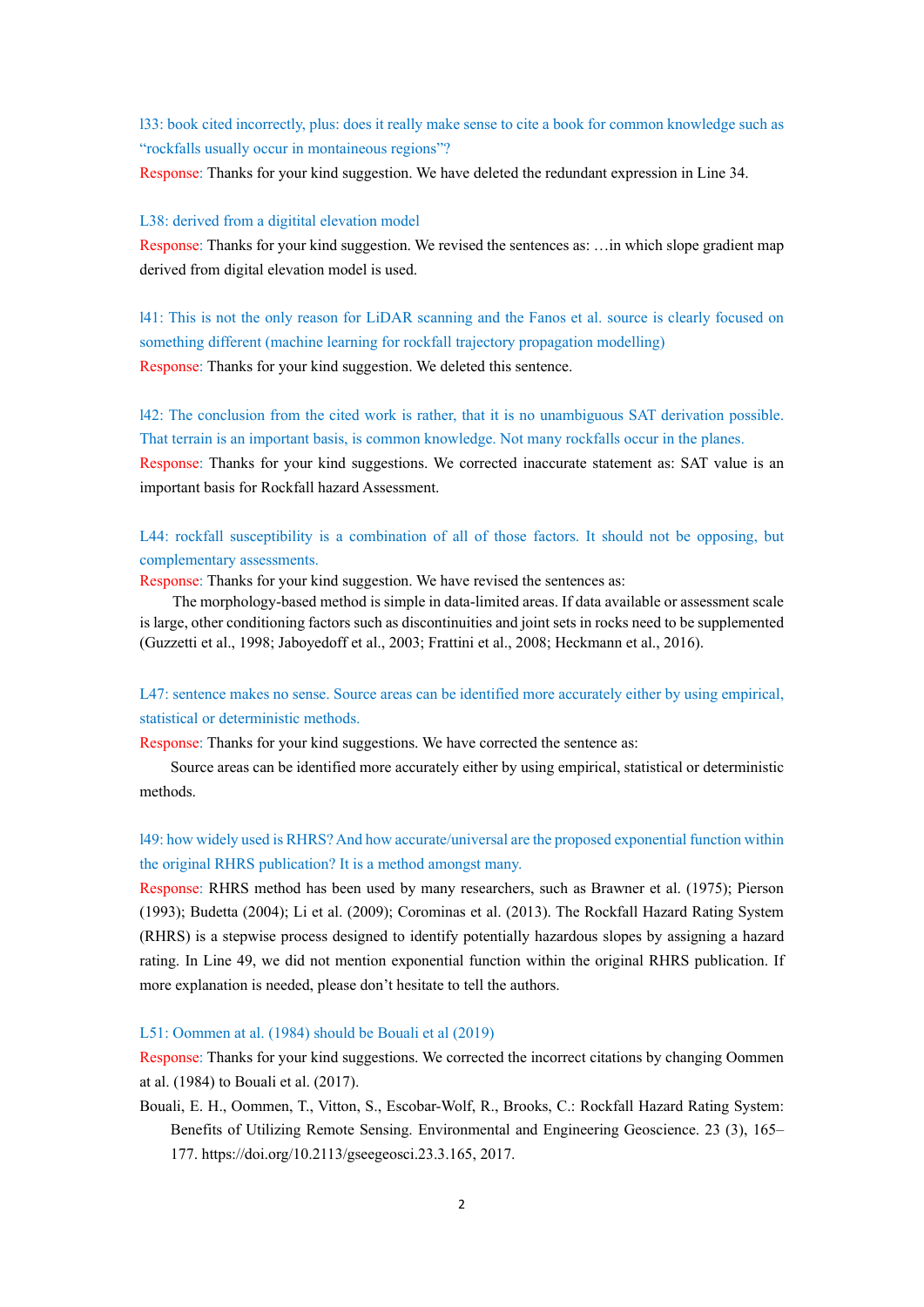L54-56: arguing with academic references from roughly 30 years ago, that a method is commonly used is a bit far fetched. The problematic on input data is already discussed there.

Response: Thanks for your kind suggestion. We have revised the references to Lee, 2005; Benchelha et al., 2019. The sentence is revised as:

MLRM is used to construct slope instability susceptibility models (Chung et al., 1995; Lee, 2005; Benchelha et al., 2019).

- Lee S. Application and Cross-Validation of Spatial Logistic Multiple Regression for Landslide Susceptibility Analysis. Geosciences Journal, 9(1):63-71. https://link.springer.com/content/pdf/10.1007/BF02910555.pdf, 2005.
- Benchelha, S., Chennaoui Aoudjehane, H., Hakdaoui, M., El Hamdouni, R., Mansouri, H., Benchelha, T., Layelmam, M., Alaoui, M., Landslide susceptibility mapping in the Commune of Oudka, Taounate Province, north Morocco; A comparative analysis of logistic regression, multivariate adaptive regression spline, and artificial neural network models. Environ. Eng. Geosci. 26(2), 185- 200. https://doi.org/10.2113/EEG-2243, 2019.

L62 ff: What is 3D collapse motion? The argument, that those models require extensive field investigation and experimental parameters as opposed to Flow-R is not substantial.

The reference Jabodeyoff et al.2003 is a link to where no manual for FLOW-R is found anymore (CONEFALL and others are found there). The statement, that FLOW-R produces more realistic results with the citations of a wrong manual is a bold – if not scientifically fraudulent - claim.

Response: Thanks for your kind suggestion. The expression of 3D Rockfall Motion is not accurate, so we removed it in Line 78. It means that the three-dimensional physical model is used to evaluate the risk of rockfall. The argument that those models require extensive field investigation and experimental parameters as opposed to Flow-R is deleted. The sentence is revised as:

Among them, Flow-R is developed for regional-scale on Matlab $@2016$ , utilizing both empirical studies and physical modeling for gravitational hazards (Horton et al., 2013).

In Line 81, the sentence we expressed was not exact, so we deleted it to avoid ambiguity. The statementthat FLOW-R produces more realistic results with the citations of a wrong manual is deleted.

L 72: What is a fragment in this case? Usually fragments are fragmented parts from a initially released rock from the release area. Of course, those rocks are also fragments from the original rock wall etc, but in the literature, fragmentation means the breaking up of a single block during its trajectory. The influence on deposition patterns etc. is a hot topic and controversially debated. Reach angle analysis, however, can not contribute, to this discussion.

Response: Thanks for your kind suggestions. The expression of 'fragment' is not accurate. In order to avoid ambiguity, we revised this sentence as:

In trajectory path simulation, the minimum reach angle or shadow angle is a key parameter controlling the influence area of rockfall.

L 80ff: What is the temporal probability? Recurrence periods? There is a great many work around scenario building in rockfall etc. The authors have a point, that a thorough link between occurrence probability and scenario probability might be a weak point of current hazard mitigation literature. Please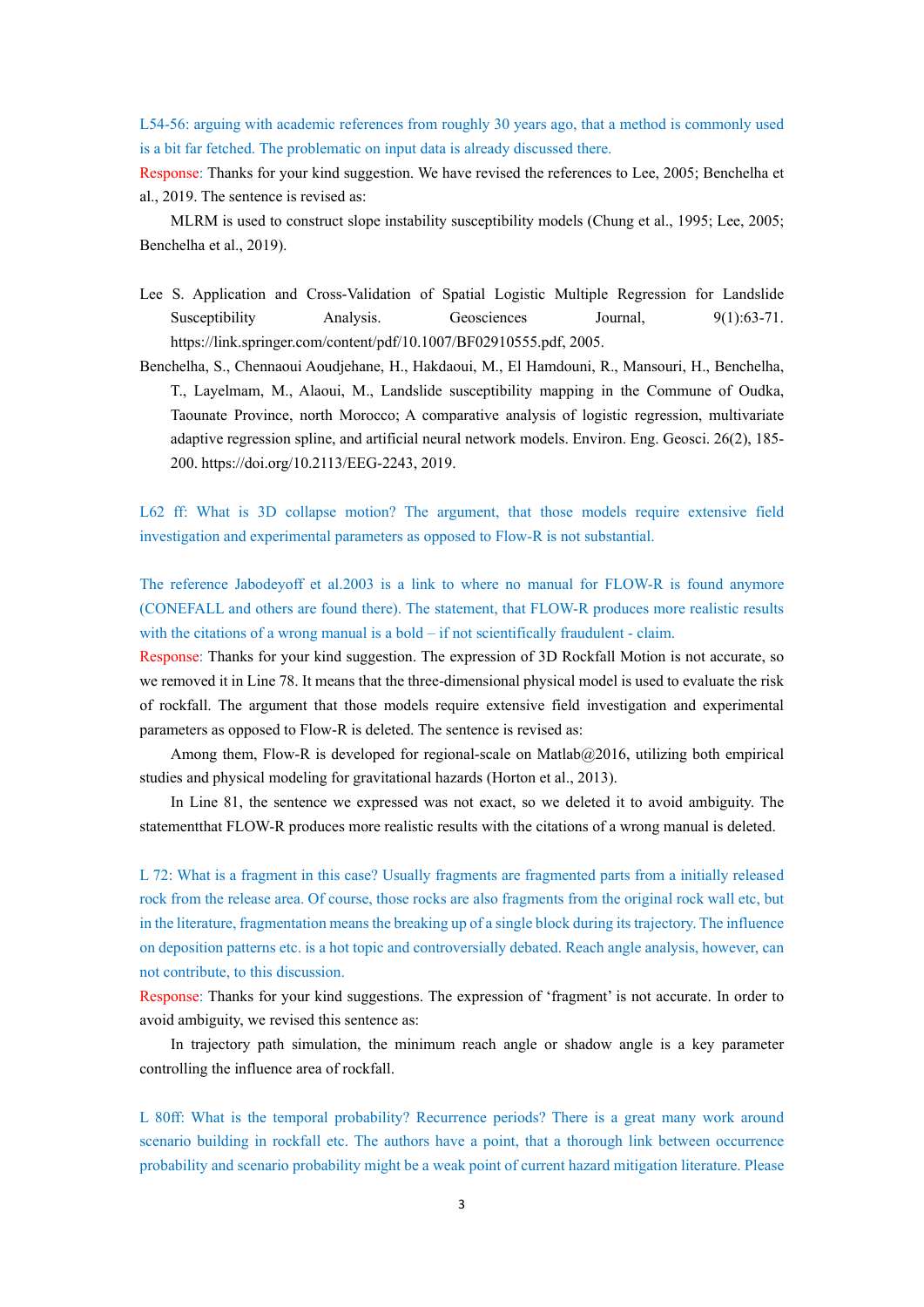## rephrase.

Response: Thanks for your kind suggestions. Temporal probability refers to the probability of n disasters occurring within a certain period T in a certain region. More explanation can also be found in the responses for you "4.2 Temporal and size probability of rockfall sources". "

### L85-90: Please refine the English.

Response: Thanks for your kind suggestions. We reworked the English expression to make it easier for readers to understand.we revised the sentences as:

For quantitative risk assessment of rock fall hazard, we consider that the rockfall assessment including source area identification and rock fall propagation should be at the level of probability assessment. To understand the potential risk from rock falls along national highway G318 in China, this study try to assess the potential hazard probability and risky road segments, considering a given rock fall volume over certain return period.

**2. Study Area** 

L93 Intence  $\rightarrow$  Intense erosion and weathering processes

# L94 600 m

Response: Thanks for your kind suggestion. We corrected the wrong words.

Figure 1: all anticlines in the figure are labelled incorrectly antivline

Response: Thanks for your kind suggestions. We have modified all the wrong words in the picture, as shown below:

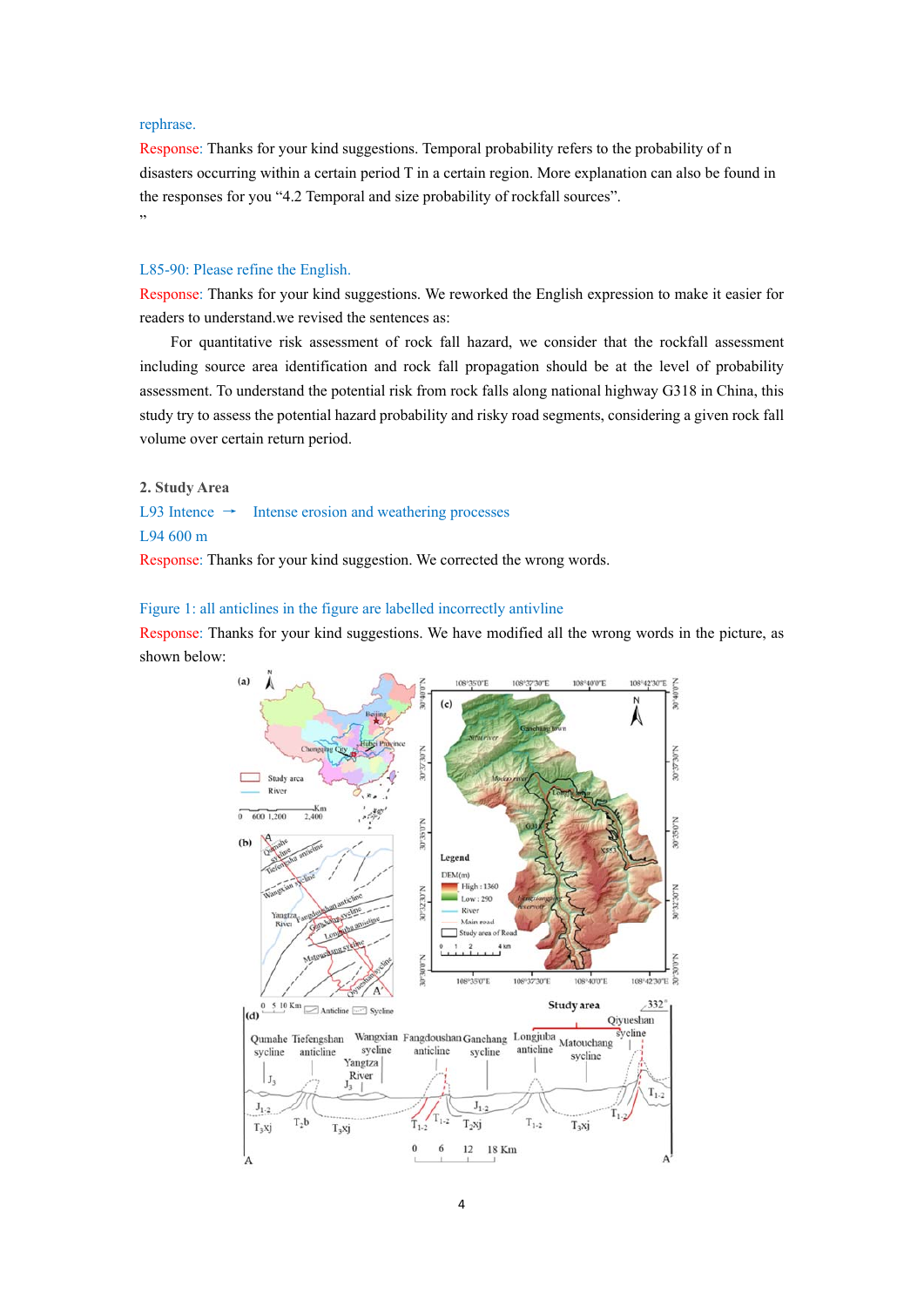# L101 The lithology in the area consists mainly of purplish-red mudstone

l104 frastures infrastructure. Are there any statistics on the events on this road and the caused dammage? L105 Anticline anticline

Response: Thanks for your kind suggestion. We have modified the wrong words. There are no statistical data of the events on this road but we have known in the field that there was a hazard damage to a pickup car with 3 people inside six years ago (Fig.2d).

### L107: how obvious? What do you want to tell the reader?

Response: Thanks for your kind suggestion. Sorry for the unclear and confusing statement. We have deleted the sentence.

# L111: nucleus core, near-wings?

Response: Thanks for your kind suggestion. We modified the wrong word in Line 147.

## L112: what is differential weathering?

Response: The effects of different weathering of lithology of cliffs or steep slopes are the cause for rockfall. Soft rocks like mudstone are easier or slower to be weathered than hard stones like sandstone. If the slope is composed by mudstone overlaid by sandstone, differential weathering will cause caves below cliffs and then rockfalls.

# L117: Figure 2a shows no vehicle damage, that is Figure 2d. "The sandstone cliff collapsed" are the steep section without vegetation, not necessarily a collapse already.

Response: Thanks for your kind suggestion and sorry for the confusing labels in Figure 2. We have modified the figures and labels very carefully.

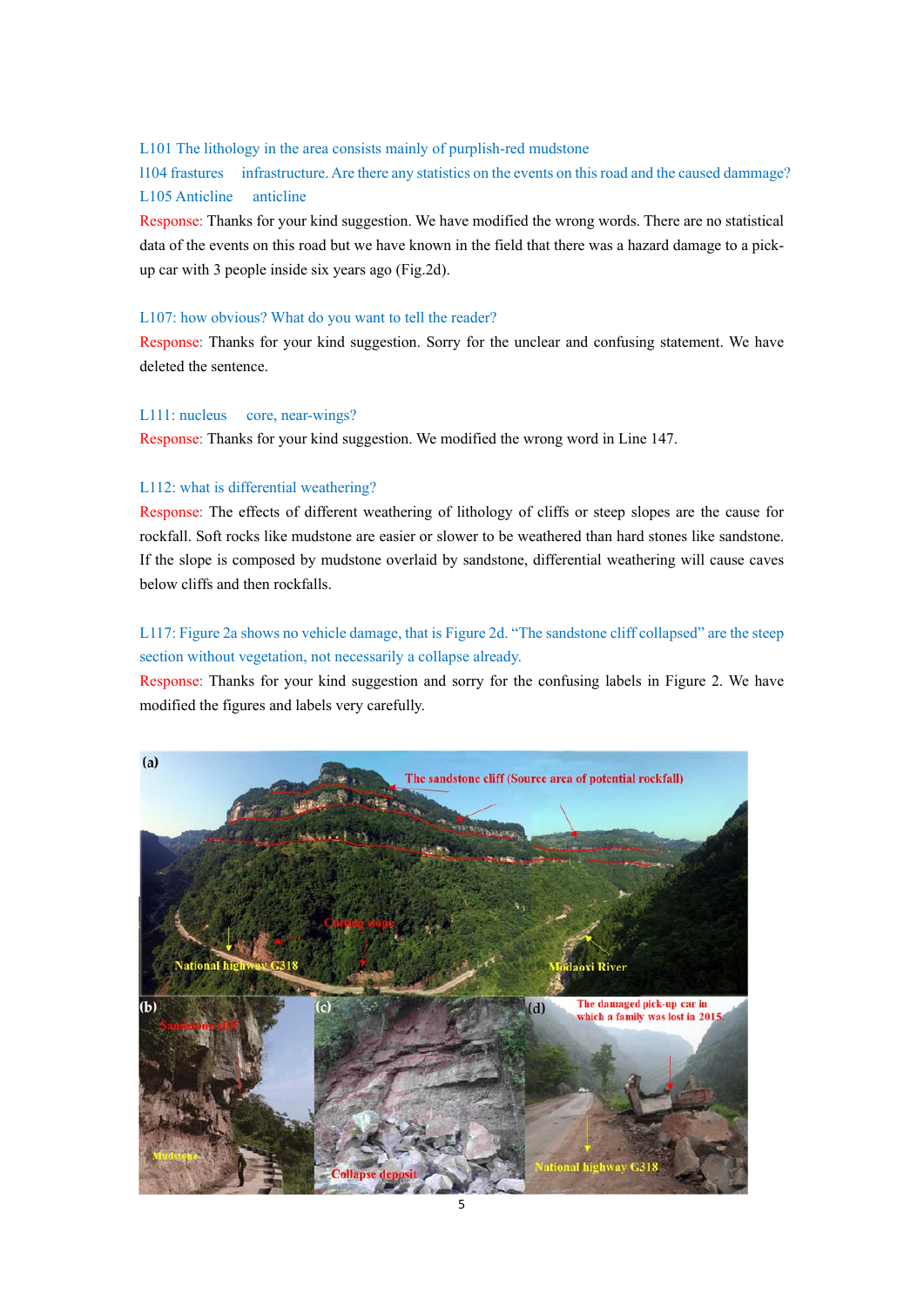# **4. Methodology**

Figure 3 – the presented methodology is a quite intricate interplay. A priori MLRM and RFM models work only for large data sets.

Response: Thanks for your kind suggestions. Our study area is about 21 km<sup>2</sup>, with 108 rockfall source areas investigated in the study area. The data is sufficient for the use of MLRM and RFM models.

L144: SAT methodology according to Loye et al. shows quite a bit of DEM resolution dependency. The adaption of this procedure to a 10 m DEM is questionable.

Response: Thanks for your kind suggestion. According to Figure 2 by Loye et al.(2009), there is a suggested grid size from the relationship between grid size, slope angle and slope height. As to our study area, the average slope angle is about 40 (Fig.5) and the major slope height over 5 m. The grid size 10 m is no questionable for this study.

# L201: Reference should be Bak et al. (1988). Additionally, the reference deals with "Self-organized criticality"

Response: Thanks for your kind suggestion. We have corrected the reference.

### L203 DOI of source Pelletier et al. 1997 is invalid.

Response: Thanks for your kind suggestions. We have modified DOI in Pelletier et al. 1997.





Response: Thanks for your kind suggestions. The SAT we used is different from the method of considering only topographic slope data in reference Loye et al. (2009). We not only considered the topographic slope in the study area, but also historical disaster rockfall data in the study area. The relationship between slope angle and historical rockfalls in the study area is shown in the figure below. It can be seen from the green line in the following figure that the regional distribution proportion of rockfall above 27° is higher than that in Loye et al. (2009). So, 27° is a suitable threshold in our study area where the terrain is steep.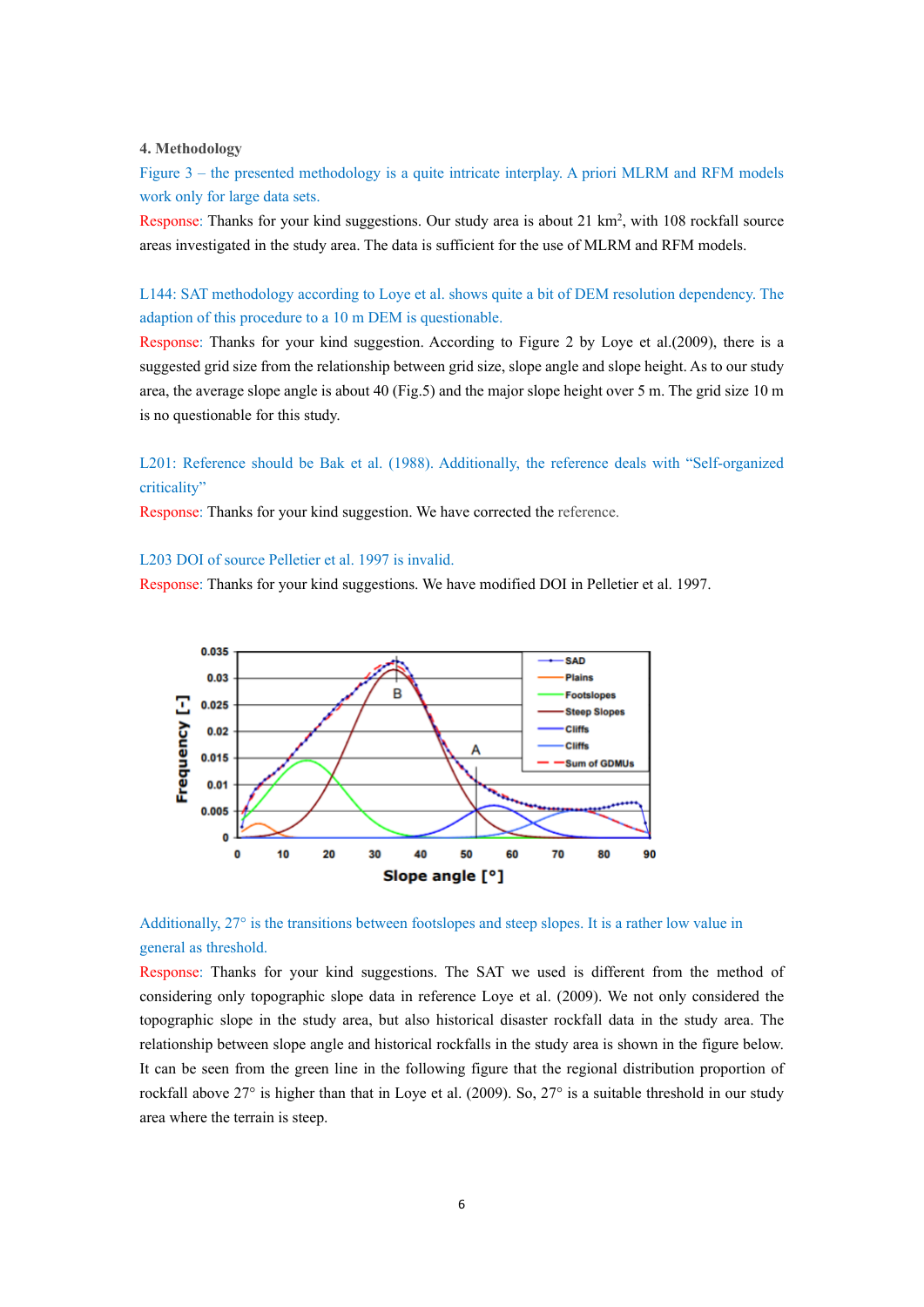

# l257: In general, the Varnes et al. (1984) citation is very old, hard to retrieve and in the context of MDLP highly likely the wrong citation.

Response: Thanks for your kind suggestion. We re-checked the literature and modified the references, changing Varnes et al. (1984) to Rissanen (1978) and Vitanyi (2000).

- Rissanen, J. J.: Modeling by the shortest data description, Automatica-J.IF AC, 14, 465–471, https://doi.org/10.1016/0005-1098(78)90005-5, 1978.
- Vitanyi, P. M. B., Li, M.: Minimum description length induction, Bayesianism, and Kolmogorov complexity, IEEE Transactions on Information Theory, 46, no. 2, 446-464, https://doi.org/10.1109/18.825807 , 2000.

## L295: Comparison with SAT model approach is not valid, as SAT model approach is done incorrectly.

Response: Thanks for your kind suggestion. According to the method by Loye et al. (2009), we made the Gaussian distribution graph of terrain slope in the study area, as shown below. It can be seen that 33° should be selected according to the way of considering only terrain. However, according to the statistical historical rockfall data, only 57.85% of the rockfall disaster is located above 33°, while 84.79% of the rockfall disaster is located above 27°. If 27° is selected, a large amount of historical data is retained, which provides a guarantee for the accurate prediction of the rockfall source area later.